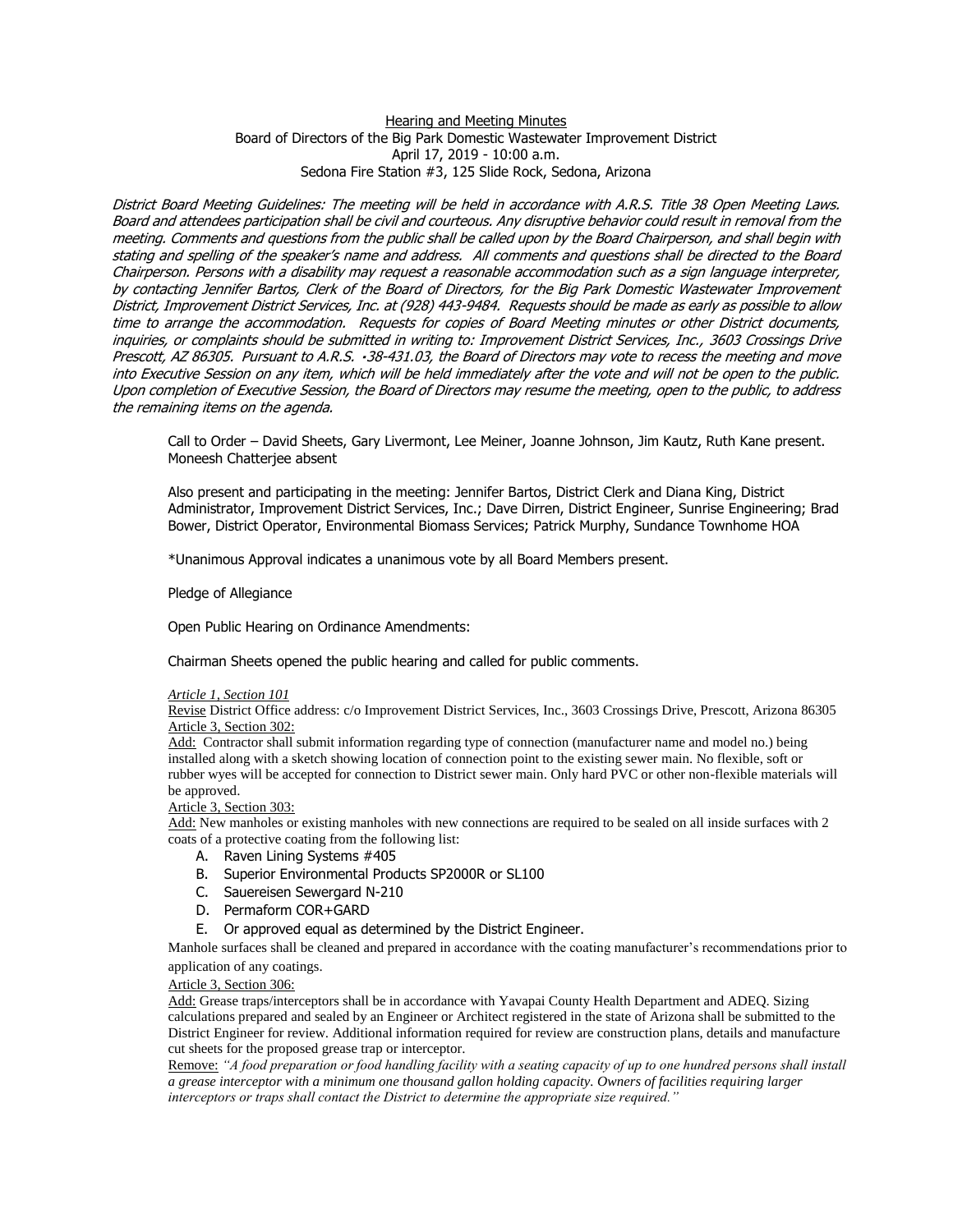Article 4, Section 401.A:

Revise: Any property inside the district boundaries located within 200 feet of an existing sewer mainline, and having legal access, shall be required to connect to the District wastewater system if any of the following conditions apply.

- 1. New construction of any home, building or structure.
- 2. Replacement of an existing private wastewater system due to failure or the expansion of an existing home, building or structure.

All cost associated with the connection to the District wastewater system shall be the responsibility of the property owner.

Patrick Murphy asked if this amendment would affect the Sundance Townhomes. Jennifer Bartos said that because there is not a sewer mainline in that area it will not affect Sundance Townhomes.

After public comment, Chairman Sheet closed the public hearing. Close Public Hearing

Convene into Special Meeting

Discussion and possible action to adopt Ordinance 2019-1. Dave Dirren asked to have a plan of all new connections sent to him for every permit application. Motion: made by Director Kautz to adopt Ordinance 2019-1, second by Director Johnson. Unanimous Approval

Convene into Regular Meeting

- 1. Discussion and possible action regarding the Administrative Services Staff Report from Improvement District Services, Inc. regarding staff activities, District financials, budgets, collections, direction to the Clerk for future agenda items and other administrative issues.
- 2. Consent Agenda:
	- a) Approve the meeting minutes of March 27, 2019; Motion: made by Director Meiner to approve the meeting minutes, second by Director Kautz. Unanimous Approval
	- b) Approve checks written in March 2019. Motion: made by Vice-Chairman Livermont to approve the checks, second by Director Kautz. Unanimous Approval
- 3. Presentation of the Operator's Report from Brad Bowers of Environmental Biomass Services, regarding the operation and maintenance of the wastewater facility and sewer system to include flow information, water quality, reuse and activities; updates on the Perpetual System Maintenance Projects. Chairman Sheets asked Brad to include a reuse report every month. Brad said he will make an appointment with Jim Jones for a security project at the treatment plant. Chairman Sheets asked if Brad has completed the inventory. Brad said he will have inventory ready by the next meeting.
- 4. Discussion and possible action regarding the Engineer's Report by Dave Dirren, Sunrise Engineering, to include facility maintenance, connection requests, GIS updates and grease trap installs/inspections. Dave Dirren reviewed his report with the Board.
- 5. Discussion and possible action regarding updates on the Fairway Oaks/Chaparral project and public meeting. Dave Dirren will set a meeting with the County to submit the plans. He is contacting companies to pot hole the project areas for rock.
- 6. Discussion and possible action to approve invoices from Sunrise Engineering for District Engineering Services, for March. Motion: made by Director Meiner to approve the invoices, second by Vice-Chairman Livermont. Unanimous Approval
- 7. Discussion and possible action to the Fiscal Year 2019/2020 Tentative Budget, rates and fees and if appropriate set the hearing date and time as May 15, 2019 at 10:00 a.m.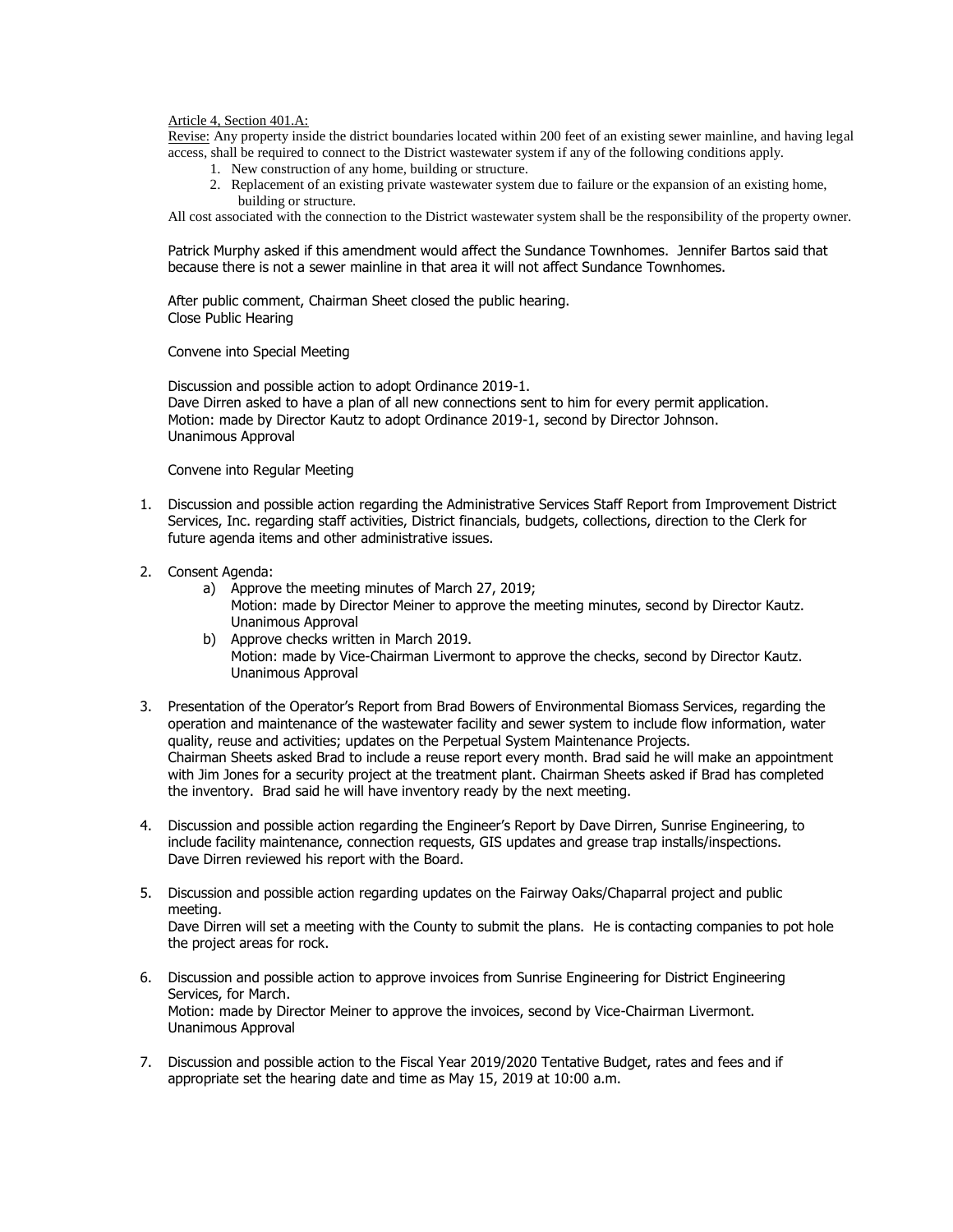Motion: made by Director Kane to adopt the tentative budget and set the hearing date and time, second by Director Meiner. Unanimous Approval

Pending Issues:

8. Discussion and possible action regarding an asset inventory.

Public Comment Period. The public will be given the opportunity to comment to the Board of Directors on nonagenda item issues pertaining to the District. This is the time for the public to comment. Members of the Board may not discuss items that are not specifically identified on the agenda. Therefore, pursuant to A.R.S. § 38- 431.01(G), action taken as a result of public comment will be limited to directing staff to study the matter, responding to any criticism or scheduling the matter for further consideration and decision at a later date. Two minutes will be allowed for each speaker.

Big Park Domestic Wastewater Improvement District

Fiscal Year 2019/2020 Tentative Budget Exhibit A EXPENSE FY 18/19 Actual as of 12-month FY 19/20 Operations and Maintenance Budget 3/20/2019 Estimate Budget Administration: Administrative Svcs Contract 1 4350,584 | \$234,607 | \$351,911 | \$360,000 Activation Fees 2012 10,725 12,268 12,268 12,268 12,268 12,268 Additional Admin Services 1 130 130 260 260 Collections 6,000 11,505 14,130 14,130 Attorney Services 1,838 1,838 1,838 Bank Charges 2,100 ACH Debit Fee 70 120 120 Online Payment Fee 344 516 516 Banking Fees 235 235 235 235 236 237 238 239 239 239 235 235 235 235 235 235 235 235 235 236 237 238 237 237 2 Director's Compensation 1 6,825 2,775 4,163 4,163 Elections 0 0 0 30,000 ERU Chart Modification 0 0 20,000 0 Auditing Services 18,000 16,183 16,183 16,183 16,183 Additional Acct. Services 16,000 0 0 0 Insurance Premium 25,000 26,014 26,014 28,000 Meeting Room Rental 585 270 450 540 Postage 2,205 0 100 100 Publishing 850 0 850 850 **Registrations** ADEQ 3,000 500 | 3,000 | 3,000 Blue Stake 450 635 636 636 VOCA 181 0 181 181 Transfer to R&R WIFA Reserve Fund 74,000 74,000 74,000 74,000 WIFA Loan Payment 369,228 62,147 369,228 369,228 Storage Facility **1,449** 1,449 1,449 1,449 1,449 1,449 1,449 1,449 Administration Subtotal \$884,611 \$442,544 \$898,031 \$918,196 Engineering: General Engineering Services General Services 6,000 1,689 3,378 6,000 Meeting w/ Board 12,000 12,000 12,000 14,275 12,000 12,000 New Customer Coordination 1 4,000 3,276 3,276 4,000 ProPipe Coordination 1,500 675 2,700 2,700 WWT System Coordination  $\begin{array}{|c|c|c|c|c|c|c|c|c|} \hline \end{array}$  1,500  $\begin{array}{|c|c|c|c|c|c|c|c|} \hline \end{array}$  3,000 3,000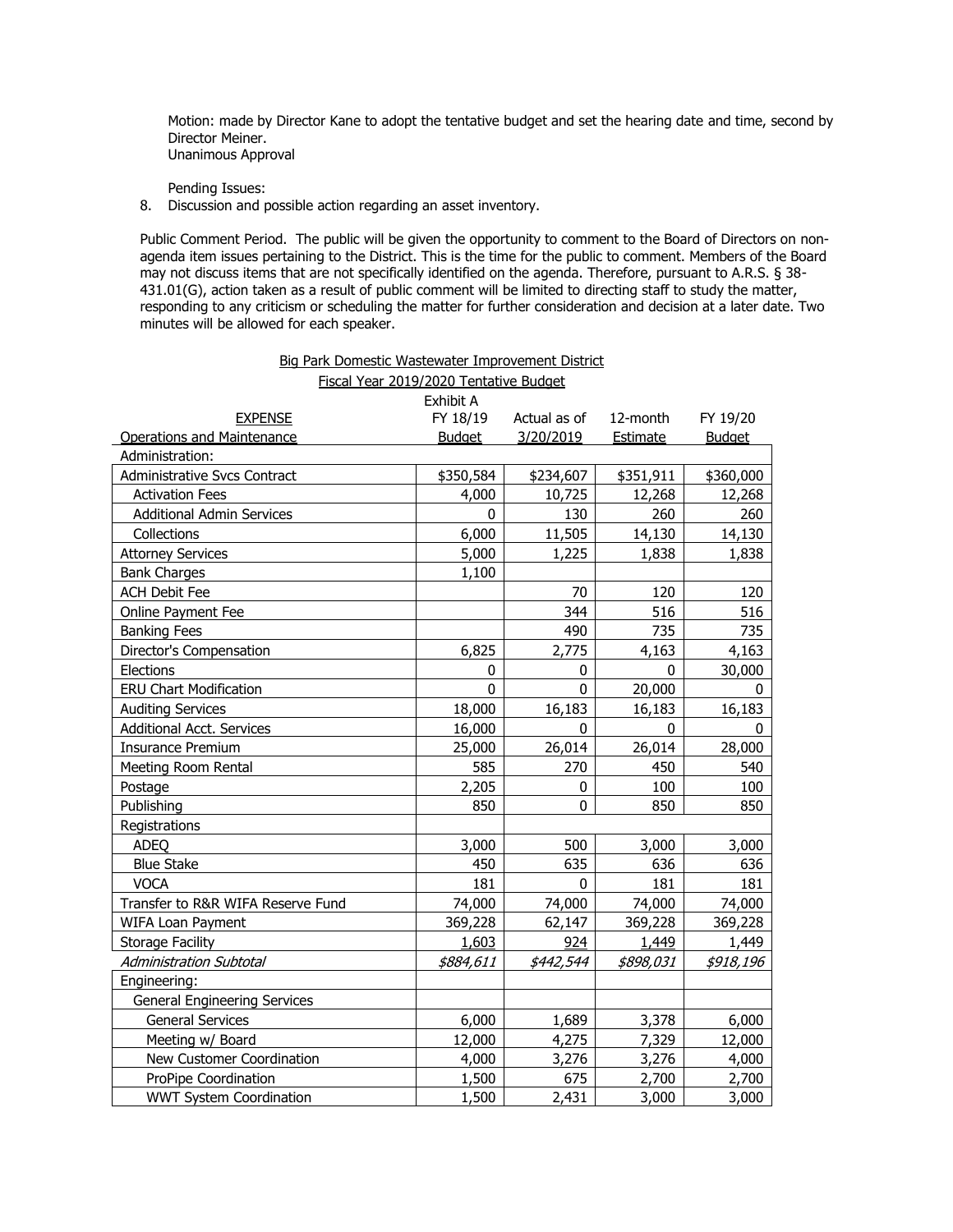| <b>Additional Engineering Services</b>  |                        | 75           | 75                     | 0                      |
|-----------------------------------------|------------------------|--------------|------------------------|------------------------|
| New Tap Review/Inspections              | 2,500                  | 0            | 3,000                  | 3,000                  |
| <b>Grease Traps Review/Inspections</b>  | 2,500                  | 1,200        | 3,000                  | 3,000                  |
| Private Line Acquisition                | 5,000                  | 0            | 0                      | 5,000                  |
| <b>Survey Services</b>                  | 5,000                  | $\mathbf{0}$ | 5,000                  | 5,000                  |
| GIS Phase 3                             | 0                      | 5,394        | 5,394                  | 0                      |
| SR179 to Fairway Oaks                   | 0                      | 638          | 638                    | $\mathbf{0}$           |
| <b>GIS License</b>                      | 1,900                  |              | 1,900                  | 1,900                  |
| <b>GIS Updates</b>                      | 10,000                 | 0            | 12,000                 | 12,000                 |
| <b>Engineering Subtotal</b>             | <i><b>\$51,900</b></i> | \$19,653     | <i><b>\$50,690</b></i> | <i><b>\$57,600</b></i> |
| Operations:                             |                        |              |                        |                        |
| <b>Operations Services Contract</b>     | 307,800                | 207,252      | 310,878                | 310,878                |
| <b>Operator Additional Services</b>     | 3,000                  | 680          | 1,020                  | 1,020                  |
| <b>Emergency Dialer System</b>          | 3,000                  | 2,636        | 2,636                  | 2,636                  |
| <b>Emergency Maintenance</b>            | 35,000                 | 10,714       | 18,367                 | 18,367                 |
| Hauling & Disposal                      | 80,000<br>0            | 101,636<br>0 | 152,454                | 120,000                |
| Indigo Project<br>Laboratory            |                        |              | 12,552                 | 30,000<br>0            |
| Laboratory Analysis                     | 18,105                 | 9,269        | 15,890                 | 15,890                 |
| Laboratory Certification                | 0                      | $\mathbf{0}$ | 0                      | <sup>0</sup>           |
| Laboratory Supplies                     | 11,000                 | 8,579        | 14,707                 | 14,707                 |
| Landscape Maintenance                   | 7,500                  | 0            | 7,500                  | 7,500                  |
| Operating Equipment & Supplies          | 25,000                 | 18,000       | 30,857                 | 50,000                 |
| Security at WWTP                        | 0                      | 0            | 0                      | 25,000                 |
| System Maint - see project list         |                        | 7,892        | 7,892                  | 7,892                  |
| Dust, Flush & Video Lines               | 60,000                 | 0            | 60,000                 | 60,000                 |
|                                         |                        | 2,253        |                        |                        |
| Generator Maintenance                   | 5,500                  |              | 5,500                  | 5,500                  |
| Bio Cube Media                          | 19,800                 | 0            | 19,800                 | 22,770                 |
| Headworks Maintenance                   | 5,000                  | 2,196        | 5,000                  | 6,500                  |
| <b>UV Components</b>                    | 27,500                 | 7,079        | 27,500                 | 50,000                 |
| <b>Compressor Service</b>               | 4,336                  | 2,088        | 4,336                  | 4,336                  |
| <b>UV Compressor</b>                    | 8,000                  | 0            | 8,000                  | 0                      |
| <b>SCADA System</b>                     | 0                      | 0            | 0                      | 0                      |
| <b>Belt Press Components</b>            | 15,000                 | 11,908       | 15,000                 | 35,000                 |
| Reuse Pump Upgrade                      | 28,259                 | 0            | 28,259                 | 0                      |
| <b>Bio Barge</b>                        | 16,395                 | 0            | 16,395                 | 0                      |
| Biolac Difusers R&R and Clean           | 8,250                  | 0            | 8,250                  | 8,250                  |
| Clean and Swap FEQ tanks                | 12,500                 | 0            | 12,500                 | 7,500                  |
| Reuse Pump Panel Upgrade                | 0                      | $\mathbf{0}$ | 0                      | 35,000                 |
| <b>Treatment Plant Erosion/Settling</b> | 14,000                 | 3,000        | 9,000                  | 9,000                  |
| Training - GIS Program                  | 0                      | 0            | 0                      | 0                      |
| Electric                                |                        |              |                        |                        |
| <b>Treatment Plant</b>                  | 90,500                 | 67,004       | 94,594                 | 94,594                 |
| LS $#8$                                 | 9,000                  | 7,590        | 10,715                 | 10,715                 |
| LS #10                                  | 3000                   | 2,090        | 2,951                  | 2,951                  |
| <b>Treatment Plant Riprap</b>           | 0                      | 0            | 0                      | 0                      |
| Telephone                               | 1,950                  | 1,058        | 1,693                  | 1,693                  |
| Water                                   | 1,925                  | 1,161        | 1,858                  | 2,000                  |
| Internet                                | 775                    | 545          | 885                    | 1,020                  |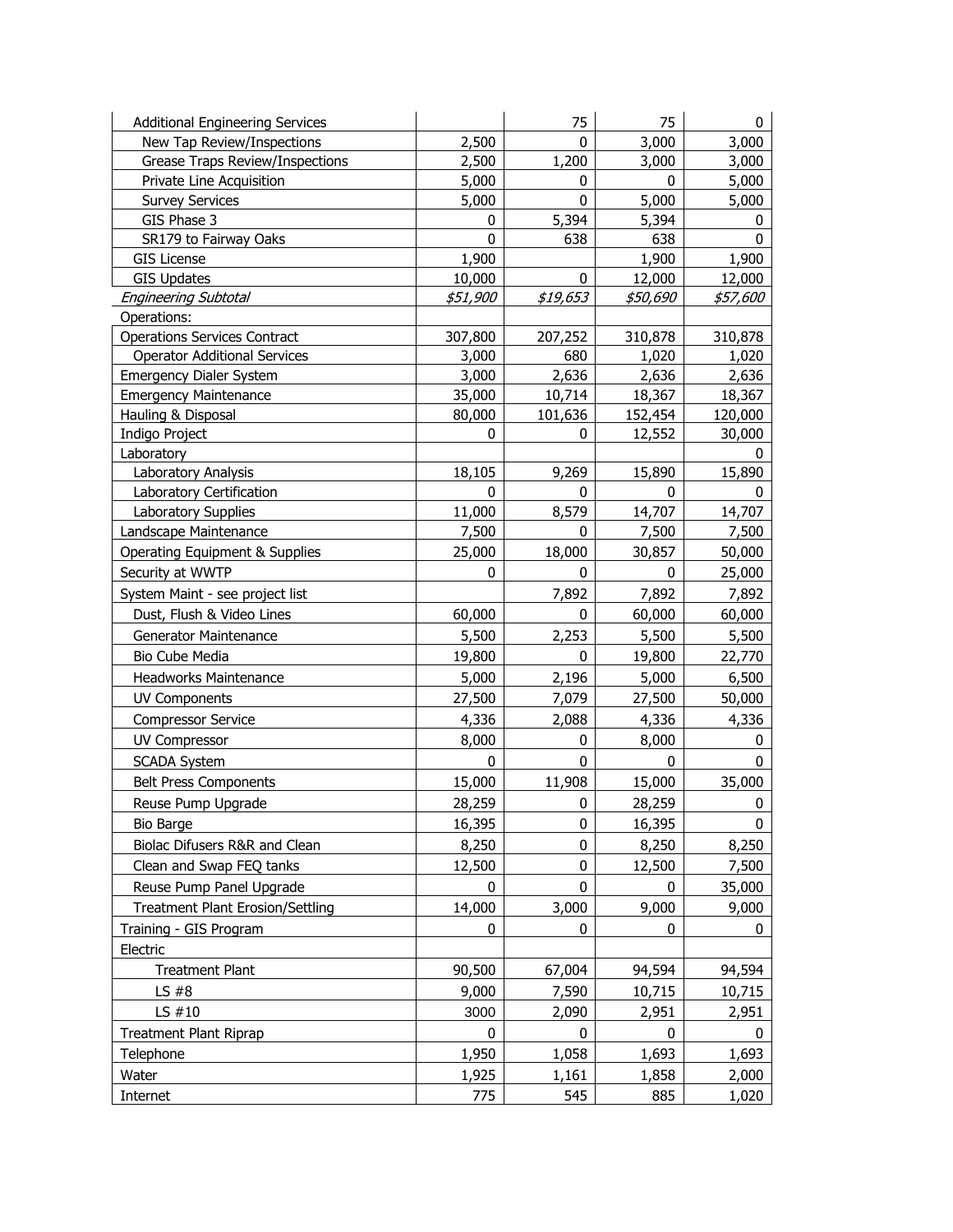| Contingency                          | 175,861     | 475              | 760         | 107,798     |  |  |
|--------------------------------------|-------------|------------------|-------------|-------------|--|--|
| <b>Operator Subtotal</b>             | \$997,956   | \$475,105        | \$899,856   | \$1,035,624 |  |  |
| subtotal                             | \$1,934,467 | <i>\$937,302</i> | \$1,848,576 | \$2,011,420 |  |  |
| District O&M Reserve Fund            | 1,409,168   | 1,409,168        | 1,409,168   | 1,409,168   |  |  |
| Reimbursable Eng. Svc.               | 25,000      | 0                | 0           | 25,000      |  |  |
| Reimbursable Annexation Fees         | 2,000       | 0                | 0           | 2,000       |  |  |
| Total O&M Expenses                   | \$3,370,635 | \$2,346,470      | \$3,257,744 | \$3,447,588 |  |  |
| <b>Capital Expense</b>               |             |                  |             |             |  |  |
| Emergency Cap. Fund                  | \$582,177   | \$0              | \$582,177   | \$66,460    |  |  |
| Chaparral Line                       |             |                  |             |             |  |  |
| Chaparral Line Engin.                | 30,000      | 0                | 0           | 0           |  |  |
| Chaparral Line Const.                | 180,000     | 0                | $\mathbf 0$ | $\pmb{0}$   |  |  |
| Reimb. Chaparral Line Engin.         | 15,000      | 0                | 0           | $\pmb{0}$   |  |  |
| Reimb. Chaparral Line Const.         | 90,000      | $\mathbf 0$      | 0           | 0           |  |  |
| Mainline Expansion                   | 400,000     | 12,023           | 42,000      | 679,602     |  |  |
| Contingency                          | 92,500      | 5,800            | 5,800       | 0           |  |  |
| <b>Total Capital Expense</b>         | \$1,389,677 | \$17,823         | \$629,977   | \$746,062   |  |  |
| <b>Total Expense Budget</b>          | \$4,760,312 | \$2,364,293      | \$3,887,721 | \$4,193,650 |  |  |
| <b>REVENUE</b>                       |             |                  |             |             |  |  |
| <b>Operations and Maintenance</b>    |             |                  |             |             |  |  |
| <b>User Fees</b>                     | \$1,590,958 | \$1,287,660      | \$1,682,660 | 1,682,660   |  |  |
| <b>Activation/Transfer Fee</b>       | 4,000       | 10,918           | 12,268      | 12,268      |  |  |
| Ad Valorem Tax                       | 0           | 0                | 0           | 0           |  |  |
| <b>Collection Fees</b>               | 6,000       | 8,402            | 11,203      | 11,203      |  |  |
| Permit Fees                          | 2,000       | 3,225            | 3,875       | 3,875       |  |  |
| Interest                             | 12,000      | 10,283           | 13,711      | 13,711      |  |  |
| Miscellaneous O&M Income (Event Fee) | 0           | 775              | 1,500       | 3,000       |  |  |
| Reuse Effluent Income - VOCA         | 0           | 7,305            | 7,500       | 7,500       |  |  |
| Subtotal O&M Revenue                 | 1,614,958   | 1,328,568        | 1,732,716   | 1,734,216   |  |  |
| Transfer From R&R WIFA Fund          | 74,000      | 74,000           | 74,000      | 74,000      |  |  |
| Reimb. Engineering Fees              | 25,000      | 225              | 225         | 25,000      |  |  |
| Reimb. Annexation Fees               | 2,000       | 0                | 0           | 2,000       |  |  |
| Total O&M Revenue                    | \$1,715,958 | \$1,402,793      | \$1,806,941 | \$1,835,216 |  |  |
| Capital Revenue                      |             |                  |             |             |  |  |
| Capacity Fees                        | \$12,000    | \$60,378         | \$60,378    | \$12,000    |  |  |
| Chaparral Line                       |             |                  |             |             |  |  |
| Reimb. Chaparral Line Engineering    | \$10,000    | \$0              | \$0         | \$0         |  |  |
| Reimb. Chaparral Line Construction   | \$75,000    | \$0              | \$0         | \$0         |  |  |
| Interest                             | 1,500       | 8,579            | 11,439      | 1,500       |  |  |
| Miscellaneous                        | 0           | 0                |             |             |  |  |
| <b>Total Capital Revenue</b>         | \$98,500    | \$68,957         | \$71,817    | \$13,500    |  |  |
| <b>Total Revenue</b>                 | \$1,814,458 | \$1,471,750      | \$1,878,758 | \$1,848,716 |  |  |
| WIFA Loan Reserve Transfer           |             |                  |             |             |  |  |
| Loan Payment Reserve                 | \$0         | \$0              | \$0         | \$0         |  |  |
| Interest                             | 1,000       | 1,000            | 1,000       | 1,000       |  |  |
| Total Loan Reserve Fund              | \$1,000     | \$1,000          | \$1,000     | \$1,000     |  |  |
| <b>WIFA O&amp;M R&amp;R Reserve</b>  |             |                  |             |             |  |  |
| <b>O&amp;M Transfer</b>              | \$74,000    | \$74,000         | \$74,000    | \$74,000    |  |  |